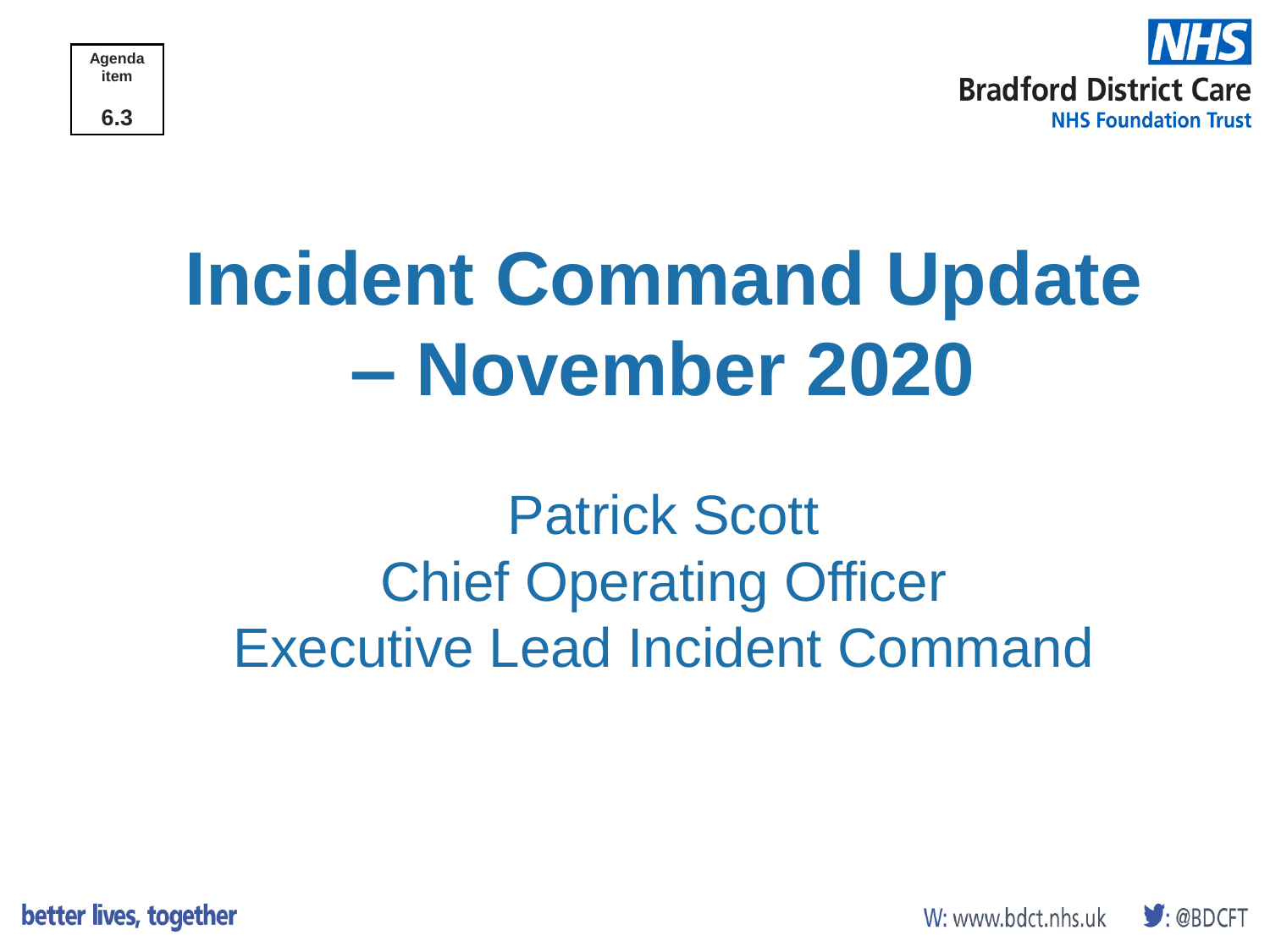## **COVID 19 National Context**



- Level 4 incident nationally and just coming out of full national lock down
- Incident Command response in place across 7 days
- Pressure is growing on Acute hospitals COVID admissions 50% higher than peak of Wave 1. But not same pressure on ICU/HDU beds yet
- Growing national concern regarding learning disabilities ICS wide task and finish group being established
- Alignment of Command Structures for COVID 19, Winter pressures and EU Exit

better lives, together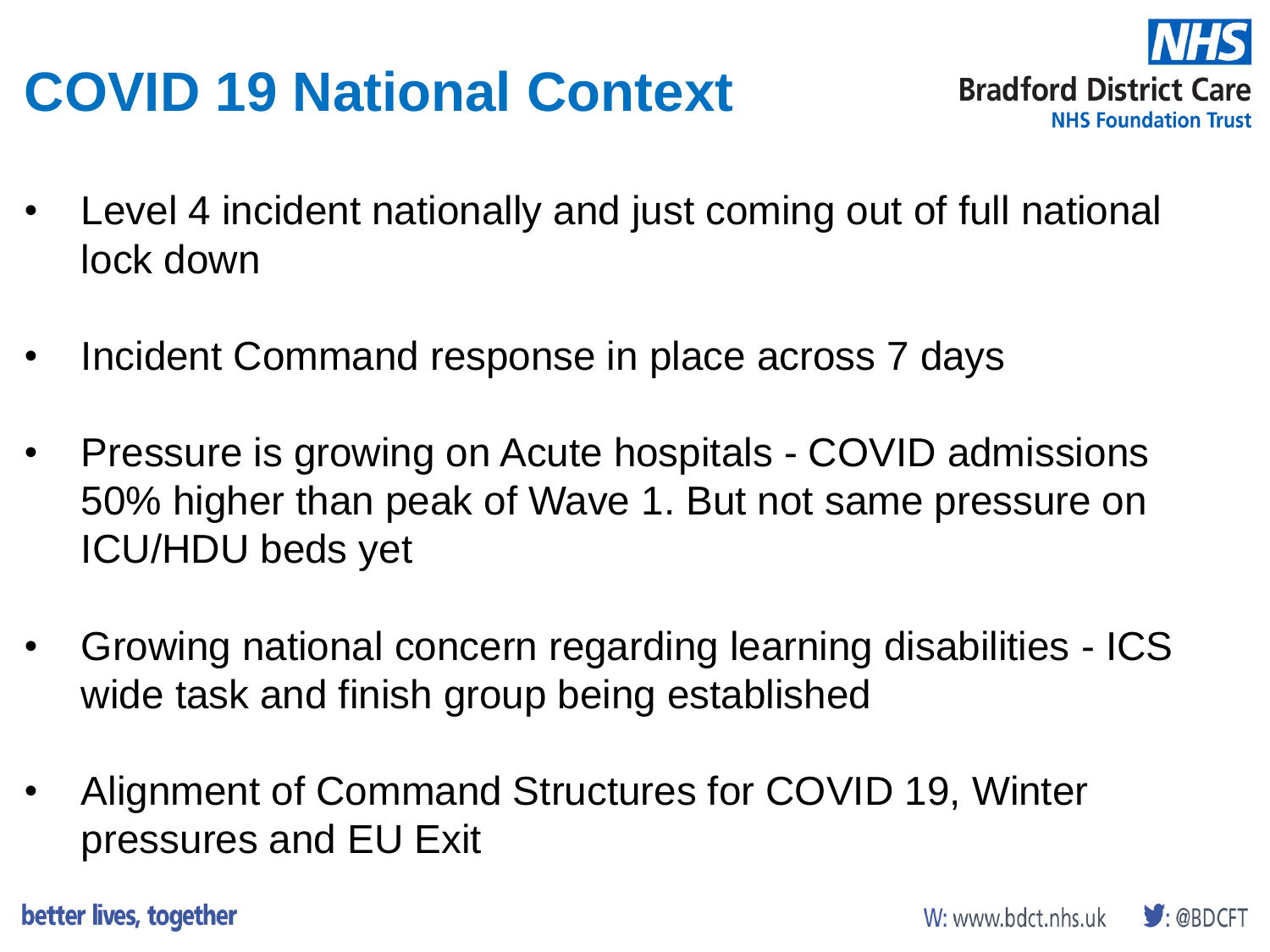### **COVID 19 Local Context**



- Focussed Clinical support to local Muslim Communities linked to high death rates during the pandemic
- Lateral testing kits for patient facing colleagues, received and arrangements in place - Roll out commenced week commencing 23rd November
- Plans being developed within the Trust and at 'Place' for COVID 19 vaccination programme. BTHFT lead provider within a collaborative arrangement
- A number of outbreaks within inpatient wards although numbers coming down - Co-horting enabling estates work ongoing
- National monies available at an ICS level recognising increased demand on Mental Health inpatient beds, to support effective and timely discharge

better lives, together atient stories and Staff wellbeing

W: www.bdct.nhs.uk

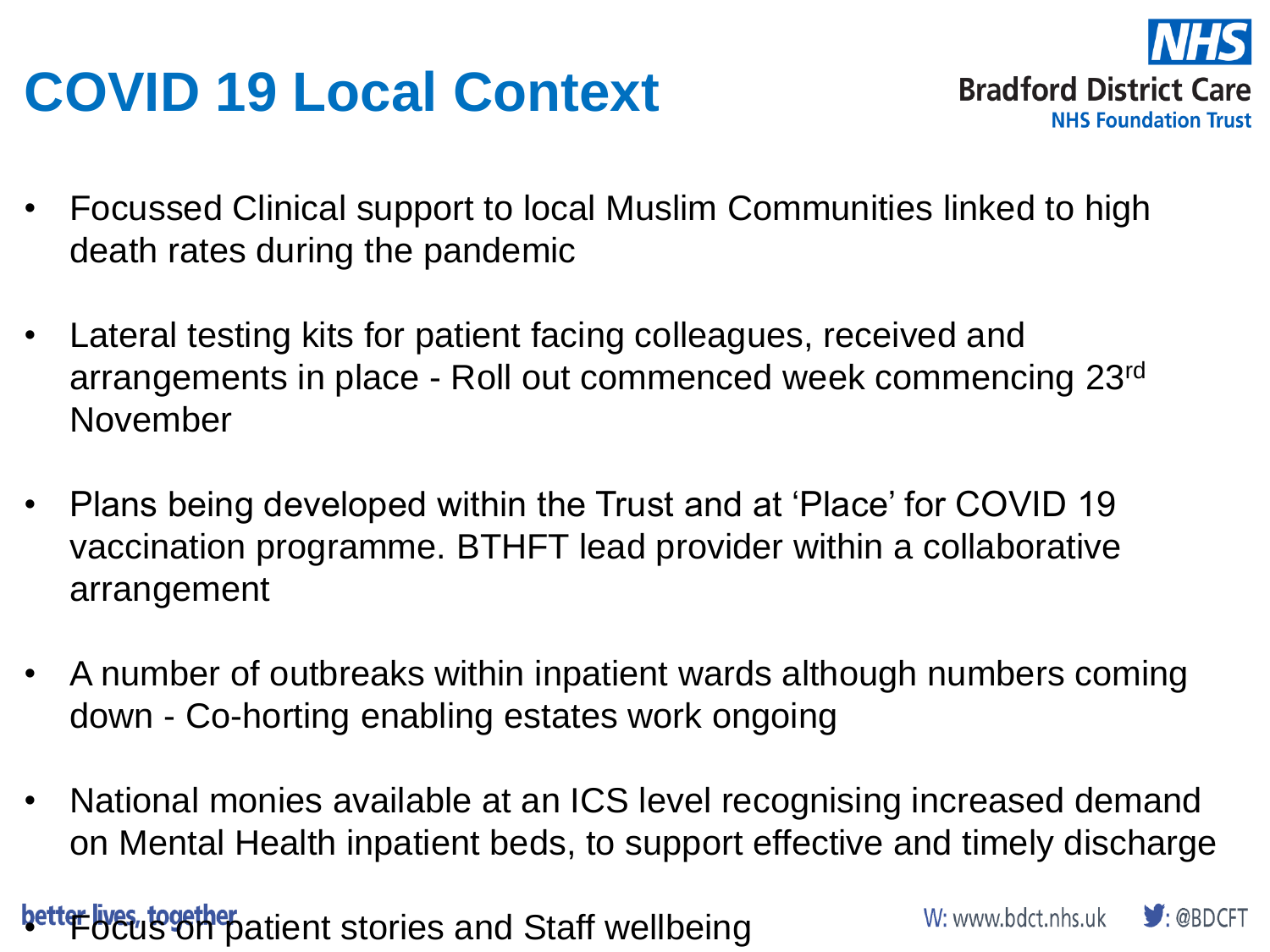



- Combined challenge of Flu and COVID 19 vaccination programmes. Big push for flu vaccination, currently 67% of staff vaccinated against flu
- We will be prioritising staff, over 80's within our inpatient units and housebound
- All remaining inpatients will receive vaccine as part of phase 2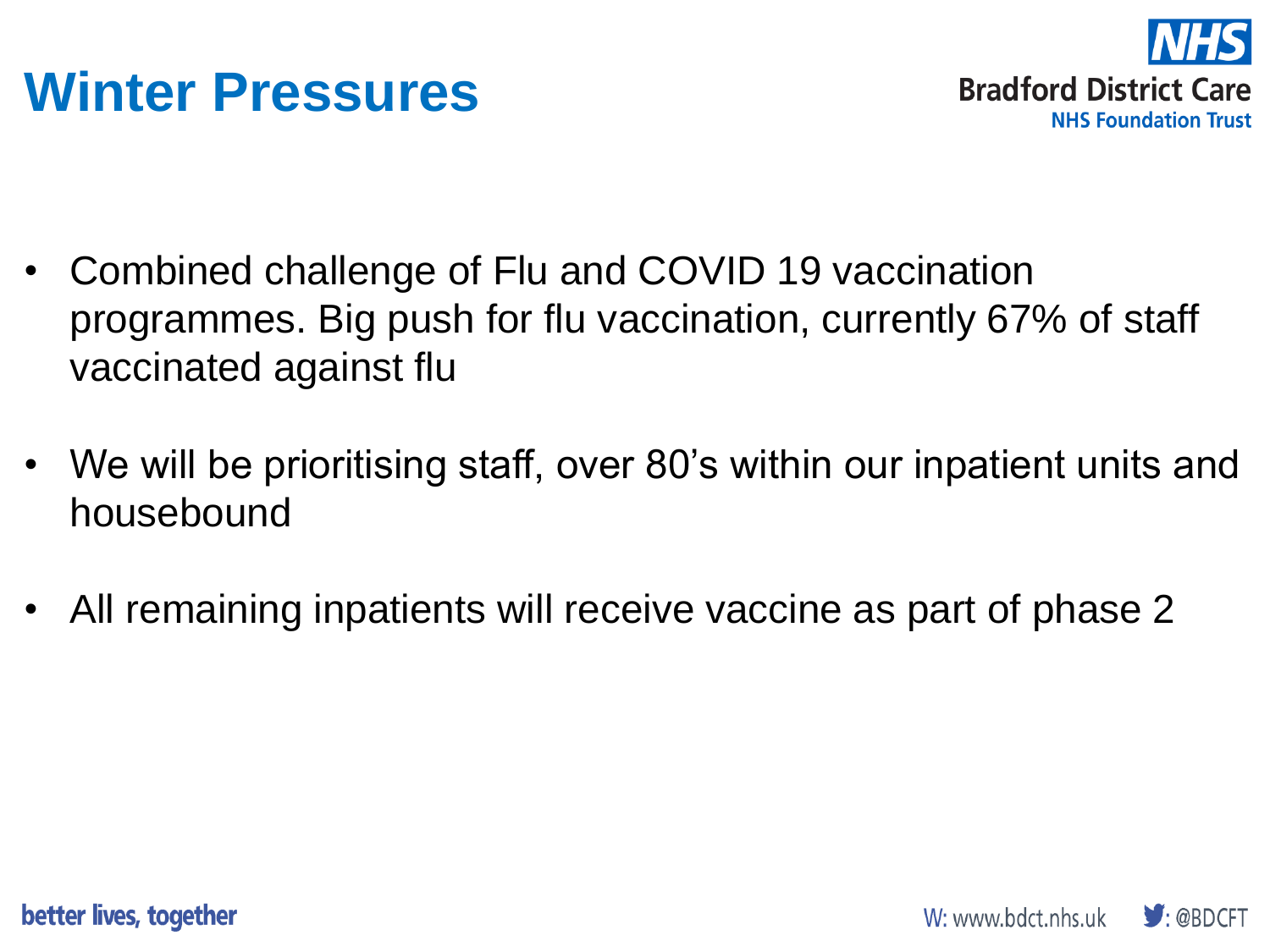## **EU Exit – End of Transition Period**



- National Webinar to remobilise NHS preparation
- Work has been ongoing centrally since September to prepare the NHS systems and check assurance of preparedness
- Regional and national system resilience and command structures in place, aligned to COVID19 and winter pressures
- Move to daily sit rep 1<sup>st</sup> December
- Internal SME cell remobilised to report into incident response structures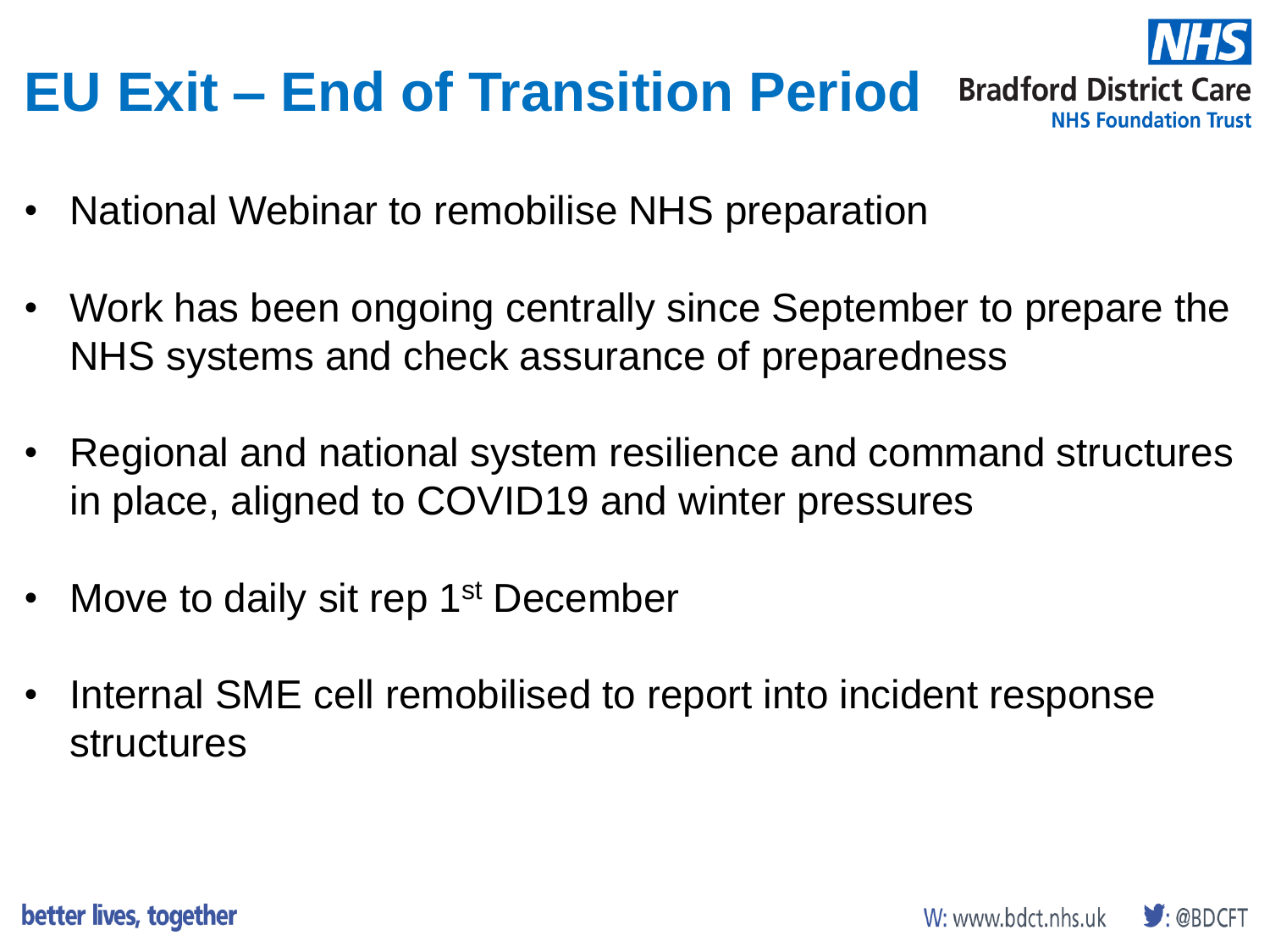

#### **Workstreams**

- Workforce
- Medicines
- Non clinical goods and services
- Reciprocal healthcare/cost recovery
- Medical Devices and Clinical Consumables
- NHS Blood and Transplant
- Data
- Adult Social Care
- Primary and Community care
- Clinical Trials and Research
- Vaccines

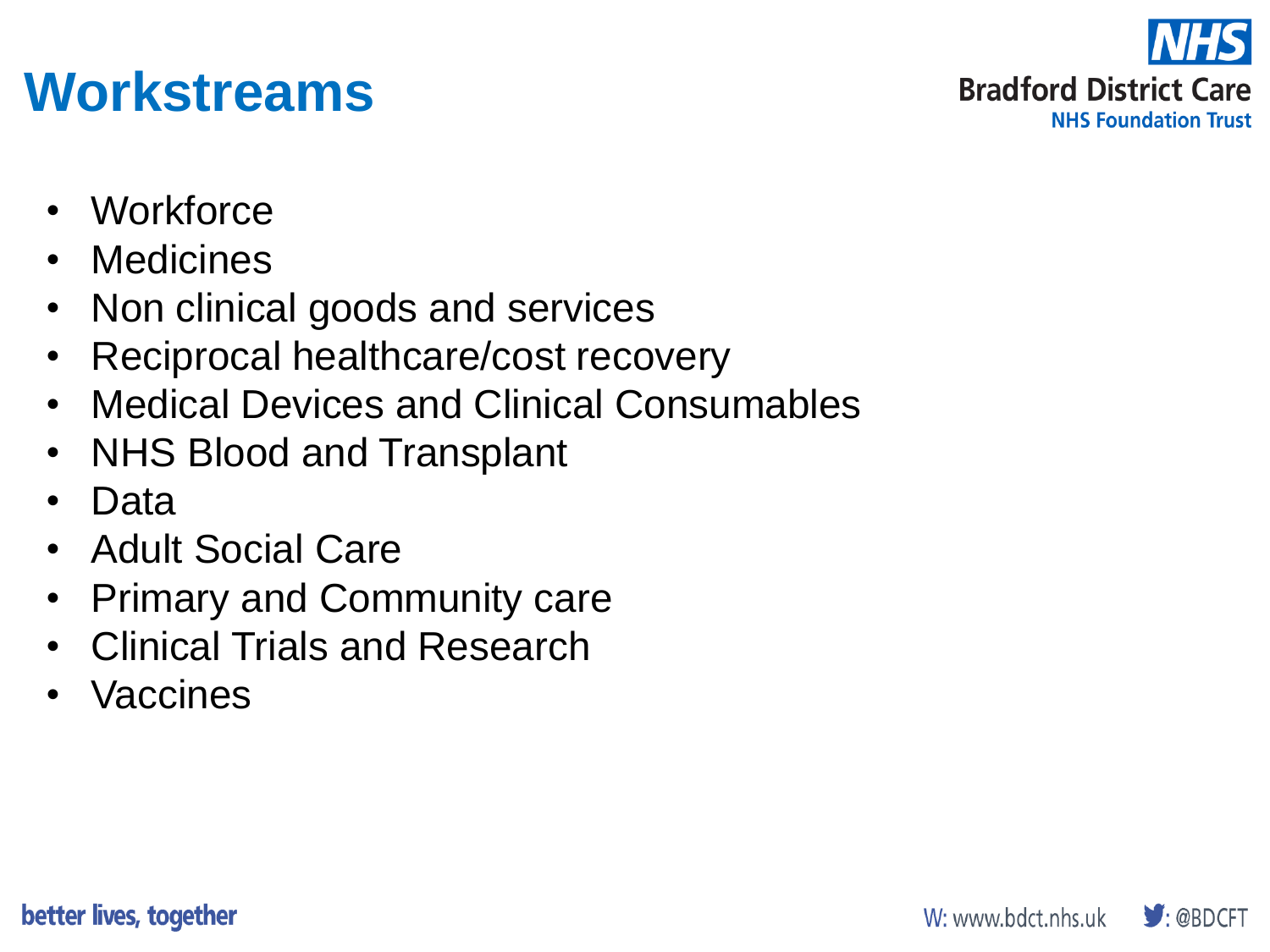#### **What we need to do**



- Remobilise SME cell
- Line of sight for the Board
- Communication plans for frontline staff
- Review and refresh our plans
- Test escalation routes
- Re-establish system planning